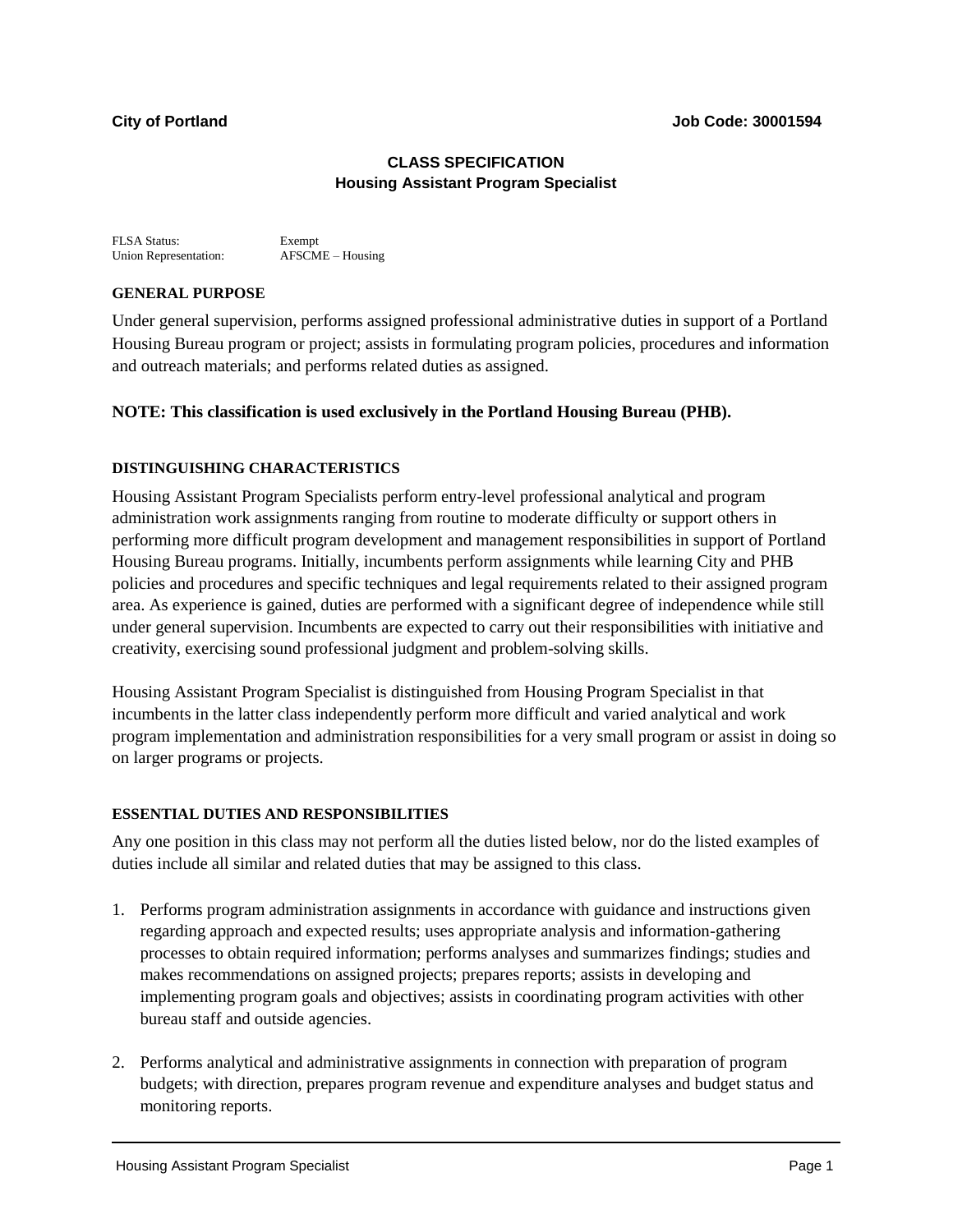- 3. Assists in drafting proposed contracts and tracking contractor performance.
- 4. With direction, conducts research, analyzes data and drafts policy and procedure documents to address identified program needs and issues; drafts associated communications materials for review.
- 5. Drafts for supervisory review a wide variety of materials on assigned program issues, including information, outreach and educational materials such as brochures, information packets, flyers, guides, handbooks, manuals and other documents; assists in conducting programs and/or events, including planning and carrying out event/activity logistical arrangements.
- 6. Compiles materials, researches problems and complaints and responds to requests for information.

## **OTHER DUTIES**

- 1. Performs a variety of program administration duties in support of program functions and goals.
- 2. Develops and utilizes spreadsheets, databases and other computer applications to assist with assigned studies, projects and reports.
- 3. Performs a variety of special projects as assigned.

## **MINIMUM QUALIFICATIONS**

#### **Knowledge of:**

- 1. Principles, practices and methods of program, administrative and procedural analysis.
- 2. Principles and practices of public administration.
- 3. Principles and practices of sound business communication.
- 4. Basic principles and practices of public outreach and involvement, including marketing principles and practices.
- 5. Standard business software, particularly as related to statistical analysis and data management.

## **Ability to:**

- 1. Analyze program, administrative, operational and procedural problems, evaluate alternatives and reach sound, logical, fact-based conclusions.
- 2. Collect, evaluate and interpret data, either in statistical or narrative form.
- 3. Analyze, interpret, explain and apply relevant laws, regulations, ordinances and policies.